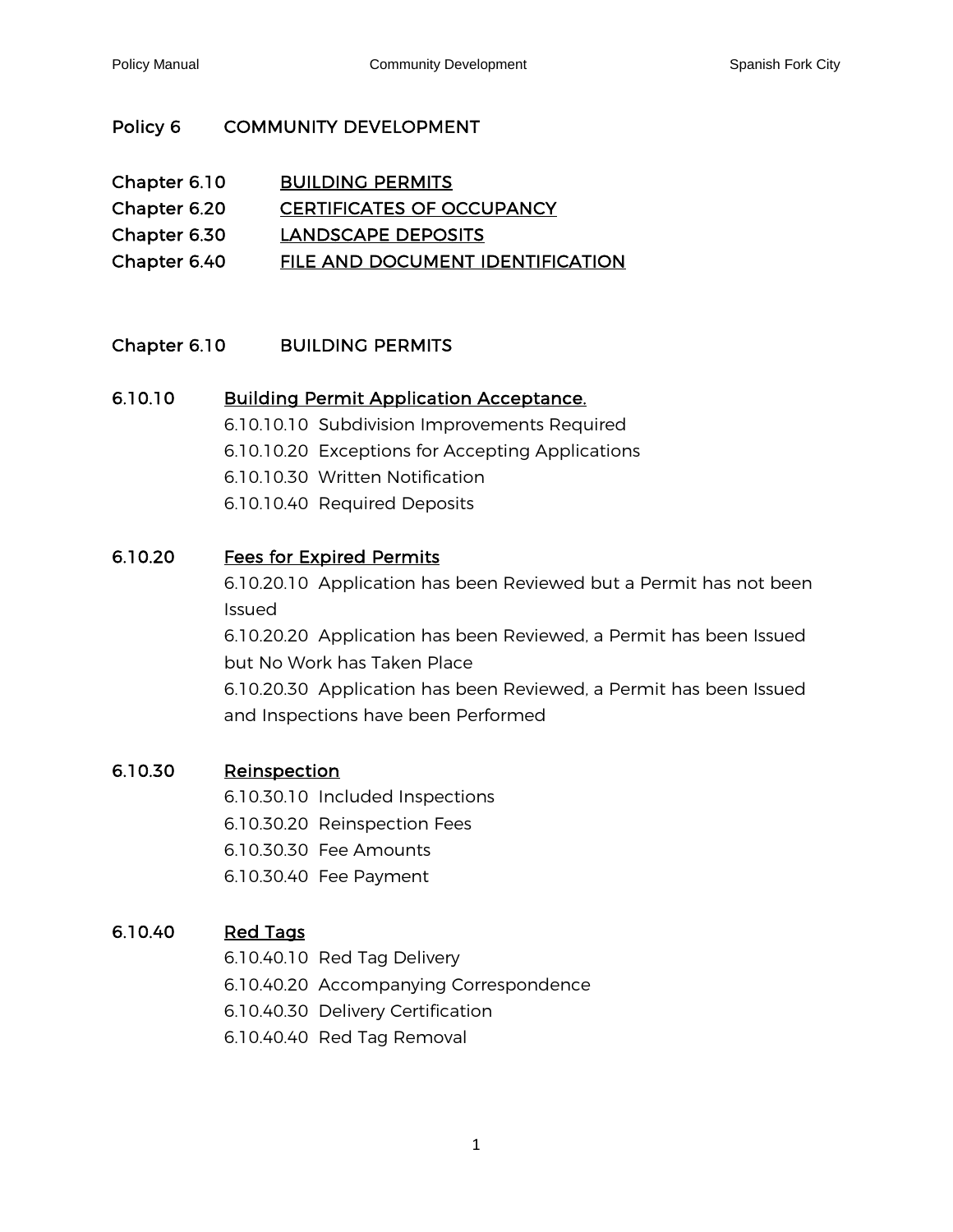# 6.20 CERTIFICATES OF OCCUPANCY

## 6.20.10 **Issuance of Certificates of Occupancy and Business Licenses**

<span id="page-1-0"></span>6.20.10.10 Subdivision and Site Plan Improvements Required 6.20.10.20 Exceptions for Issuing Certificates of Occupancy and/or Business Licenses 6.20.10.30 Written Notification 6.20.10.40 Required Deposit

# 6.30 LANDSCAPE DEPOSITS

# 6.30.10 [Nonresidential and Multi-family Developments](#page-6-1)

<span id="page-1-1"></span>6.30.10.10 Required Improvements and Deposit 6.30.10.20 Required Deposit Amounts

# 6.40 FILE AND DOCUMENT IDENTIFICATION

## 6.40.10 [General Guidelines](#page-7-0)

<span id="page-1-2"></span>6.40.10.10 Simple Names

6.40.10.20 Capitalization

6.40.10.30 Retention and Updates

## 6.40.20 [Citizenserve](#page-7-1)

<span id="page-1-3"></span>6.40.20.10 File Name and Description 6.40.20.20 Documents 6.40.20.30 Combine Individual Documents Into Groups 6.40.20.40 Notes

## 6.40.30 [Files and Documents in Computer Drives](#page-8-0)

<span id="page-1-4"></span>6.40.30.10 Format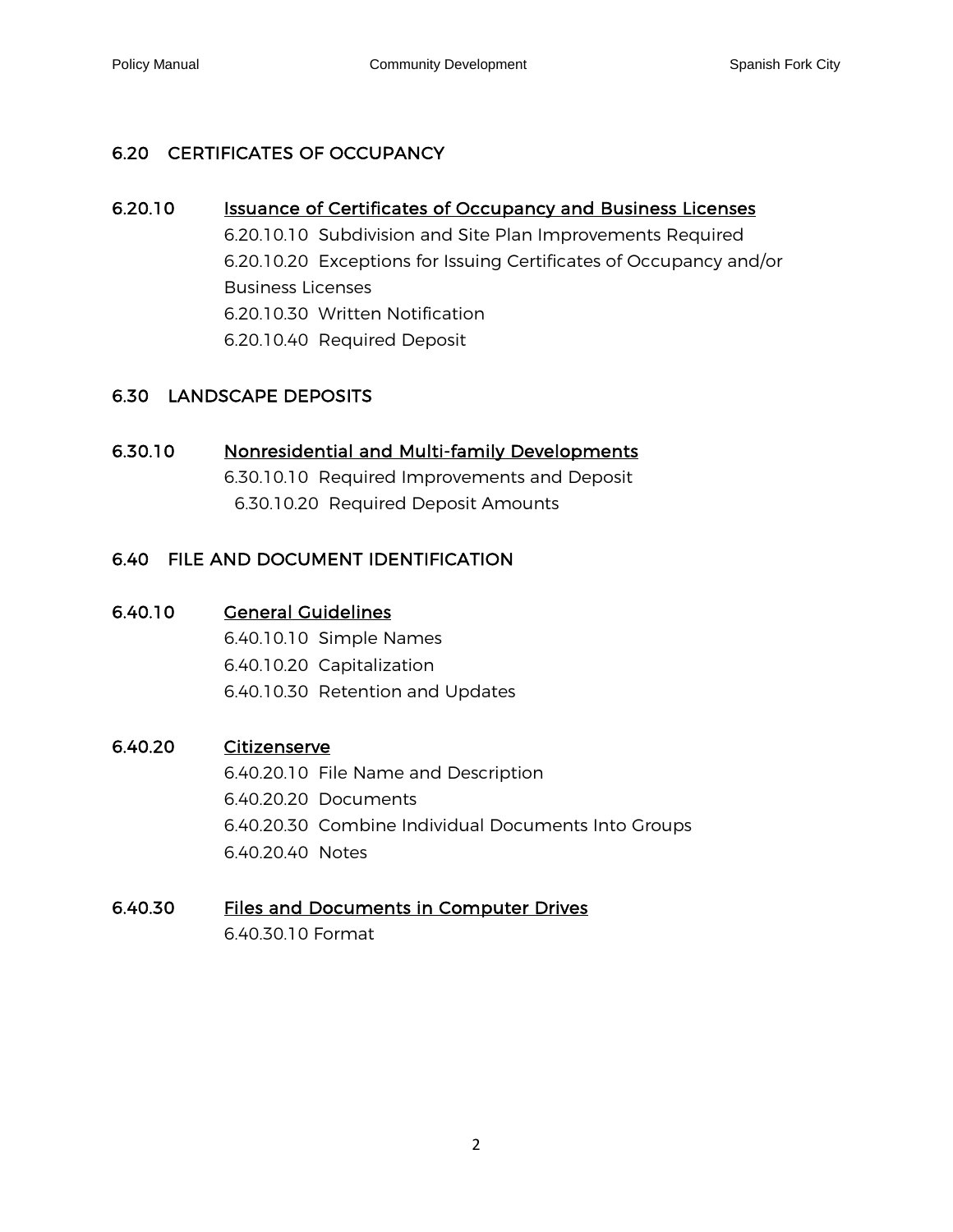# Policy 6 COMMUNITY DEVELOPMENT

## Chapter 6.10 BUILDING PERMITS

## 6.10.10 [Building Permit Application Acceptance](#page-0-1)

<span id="page-2-1"></span><span id="page-2-0"></span>6.10.10.10 Subdivision Improvements Required Unless otherwise required by State law, Spanish Fork City does not accept applications for Building Permits for residential structures until the subdivision plat that the property is located in has been recorded and all of the improvements required with the construction of the plat have been completed and approved by the City.

## 6.10.10.20 Exceptions for Accepting Applications

Exceptions to this policy can only be made by the Community Development Director when he or she finds that the installation of required improvements cannot be completed because of the winter season. Exceptions may also be granted if there are unique or extenuating circumstances that are out of the applicant's control that delay the completion of required improvements. Before granting an exception, the applicant shall provide to the City a written schedule that outlines when the required improvements will be finished and the Community Development Director finds that all items related to public safety are complete and ready for service.

### 6.10.10.30 Written Notification

When granting an exception to this policy, the Community Development Director shall notify the Building Department, in writing, of the specific applications that may be accepted.

### 6.10.10.40 Required Deposits

The Community Development Director may require that deposits be provided to ensure that the required improvements are installed in a timely manner.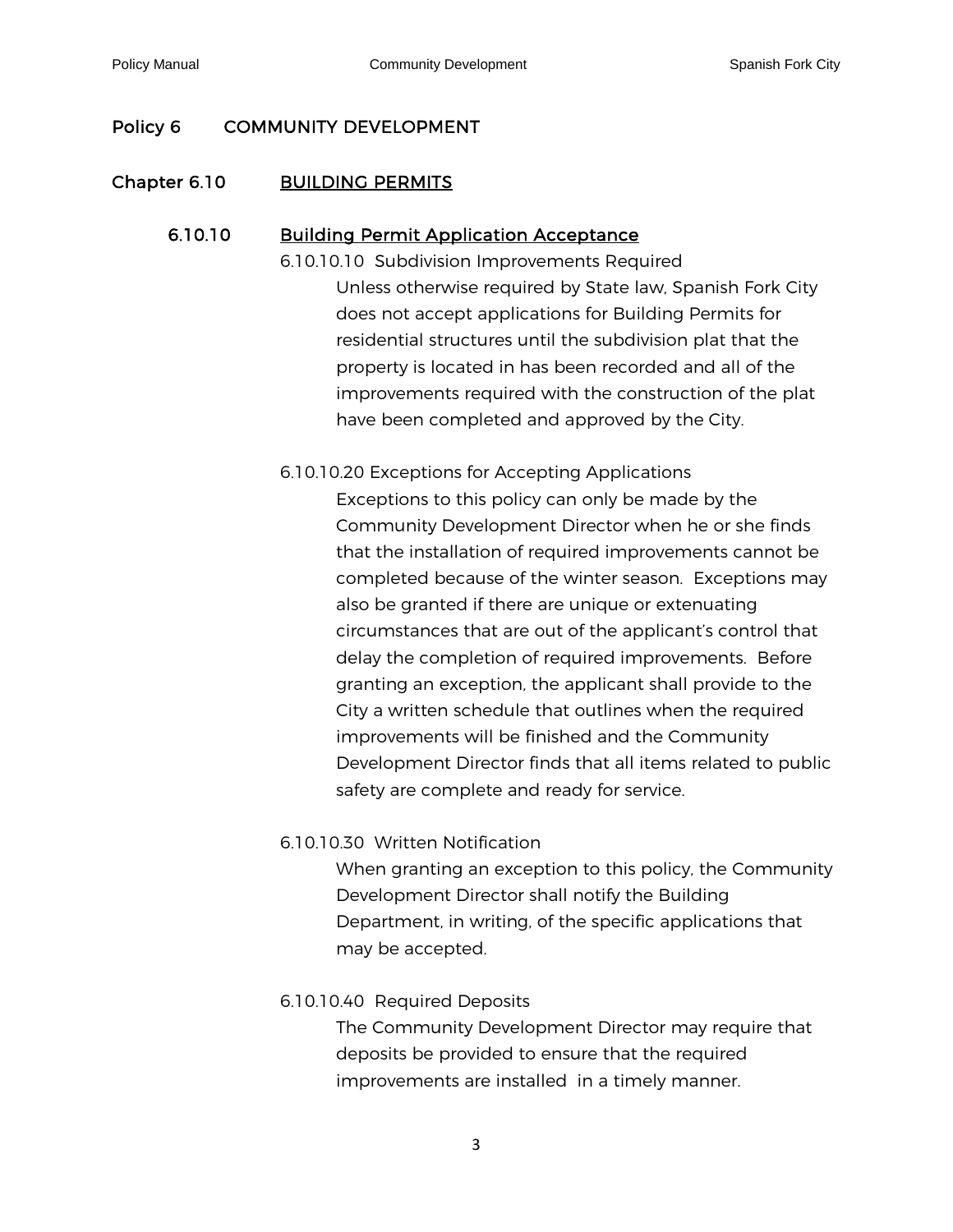## 6.10.20 [Fees for Expired Permits](#page-0-2)

<span id="page-3-0"></span>The following will apply for charging fees when Building Permits have expired according to limitations set forth in the adopted building code:

6.10.20.10 Application has been Reviewed but a Permit has not been Issued

> 6.10.20.10.1 The applicant must submit a new application and go through the review process again.

6.10.20.10.2 All fees will be assessed according to the applicable fee schedules that are in place when the new application is received.

6.10.20.10.3 A new review fee is required.

6.10.20.20 Application has been Reviewed, a Permit has been Issued but No Work has Taken Place

> 6.10.20.20.1 The applicant must submit a new application and go through the review process again.

6.10.20.20.2 All fees will be assessed according to the applicable fee schedules that are in place when the new application is received.

6.10.20.20.3 Credit will be given for fees paid on the original permit with the exception of the review fees. 6.10.20.20.4 A new review fee is required.

6.10.20.30 Application has been Reviewed, a Permit has been Issued and Inspections have been Performed

> 6.10.20.30.1 The applicant must submit a new application and go through the review process again.

> 6.10.20.30.2 The building permit fee shall be based on the valuation of the remaining work to be done.

6.10.20.30.3 All fees will be assessed according to the applicable fee schedules that are in place when the new application is received.

6.10.20.30.4 Credit will be given for fees paid on the original permit with the exception of the review fees. 6.10.20.30.5 A new review fee is required.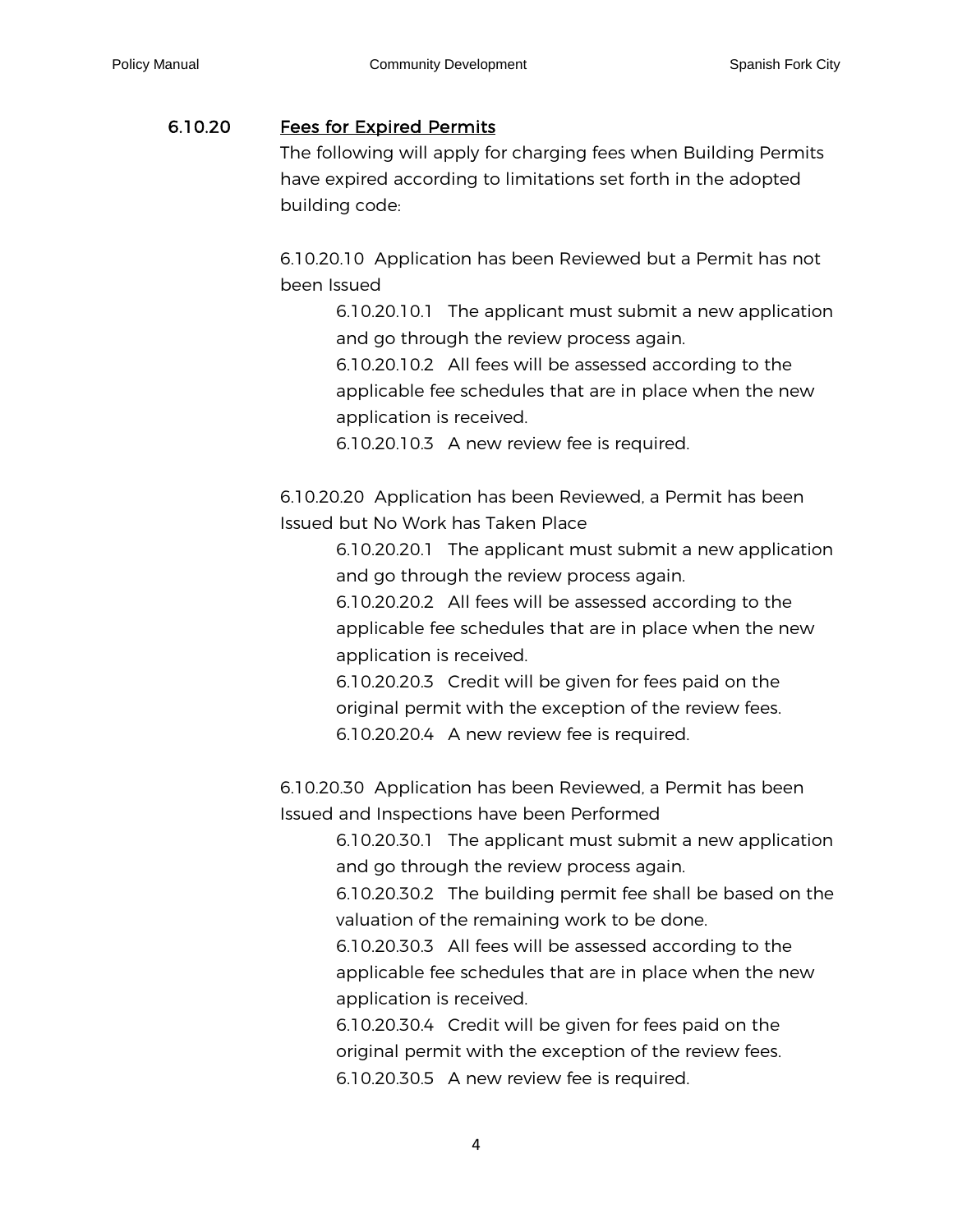### 6.10.30 [Reinspection](#page-0-3)

6.10.30.10 Included Inspections

<span id="page-4-0"></span>The building permit fee includes 2 (two) job site visits per inspection type.

6.10.30.20 Reinspection Fees

A reinspection fee may be assessed at the discretion of the Chief Building Official in the event that the correction items detailed on the first inspection are not completed by the second inspection. Also, in the event that an inspection is scheduled, and the project is clearly not ready for inspection when the inspector arrives, a reinspection fee may be assessed on the first site visit.

## 6.10.30.30 Fee Amounts

The reinspection fee is assessed to cover the added expenses associated with additional inspections and the reinspection amount shall be identified in the City's annual budget.

### 6.10.30.40 Fee Payment

The reinspection fee is required to be paid in full before a reinspection can be scheduled.

## 6.10.40 [Red Tags](#page-0-4)

<span id="page-4-1"></span>6.10.40.10 Red Tag Delivery

Red Tags will be delivered to the project site by two City employees designated by either the Chief Building Official or the Community Development Director. The Red Tag orders all work associated with the Building Permit to stop.

6.10.40.20 Accompanying Correspondence

The Red Tag shall be accompanied by a letter addressed to the applicant for the Building Permit. This letter will describe the nature of the violation or deficiency, the requirement to cease work on the project, the fact that work cannot recommence until written authorization is provided by Spanish Fork City and the name and contact information of the employee the applicant should contact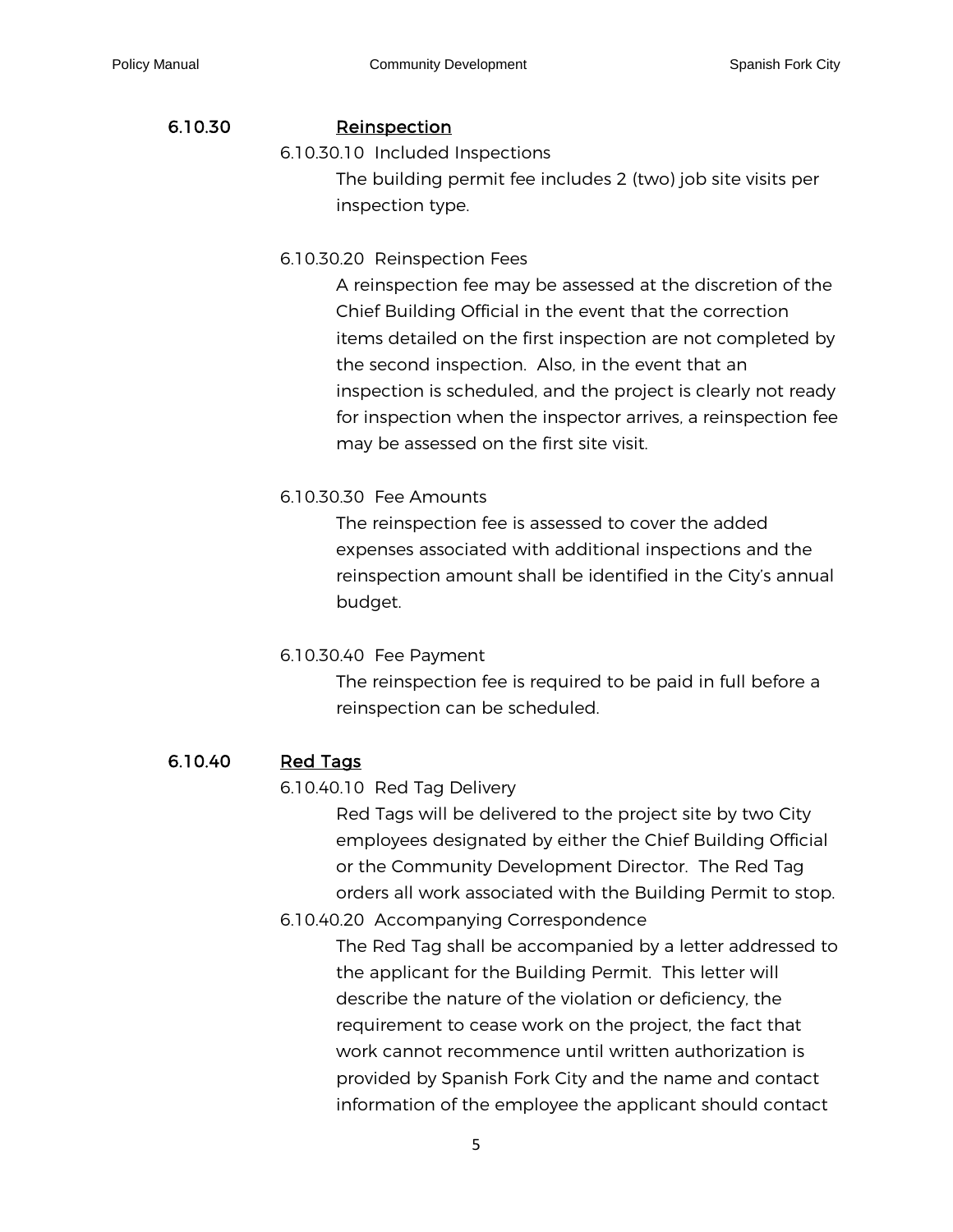to resolve the situation. In addition to the hand-delivered copy left at the construction site, another copy will be sent via certified mail to the applicant for the Building Permit. Copies will be provided to the contractor, the Assistant City Attorney, City Manager and Community Development Director. Additionally, a copy of the letter will be filed for future reference.

#### 6.10.40.30 Delivery Certification

A certificate of delivery will be signed by each of the two persons involved in delivering the Red Tag to certify the date and time the Red Tag was delivered and to record the names and positions of anyone that was present when the Red Tag was delivered. A photograph will be taken of the Red Tag in place, and this photograph will be filed with the aforementioned documentation.

#### 6.10.40.40 Red Tag Removal

<span id="page-5-0"></span>Only the Chief Building Official, or an authorized representative, may remove the Red Tag.

### Chapter 6.20 CERTIFICATES OF OCCUPANCY

#### 6.20.10 Issuance of Certificates of Occupancy and Business Licenses

<span id="page-5-1"></span>6.20.10.10 Subdivision and Site Plan Improvements Required Spanish Fork City shall not issue a Certificate of Occupancy or Business License until all improvements required with an associated plat or Site Plan have been completed and approved by Spanish Fork City.

6.20.10.20 Exceptions for Issuing Certificates of Occupancy and/or Business Licenses

Exceptions to this policy can only be made by the Community Development Director when he or she finds that the installation of required improvements cannot be completed because of the winter season. Exceptions may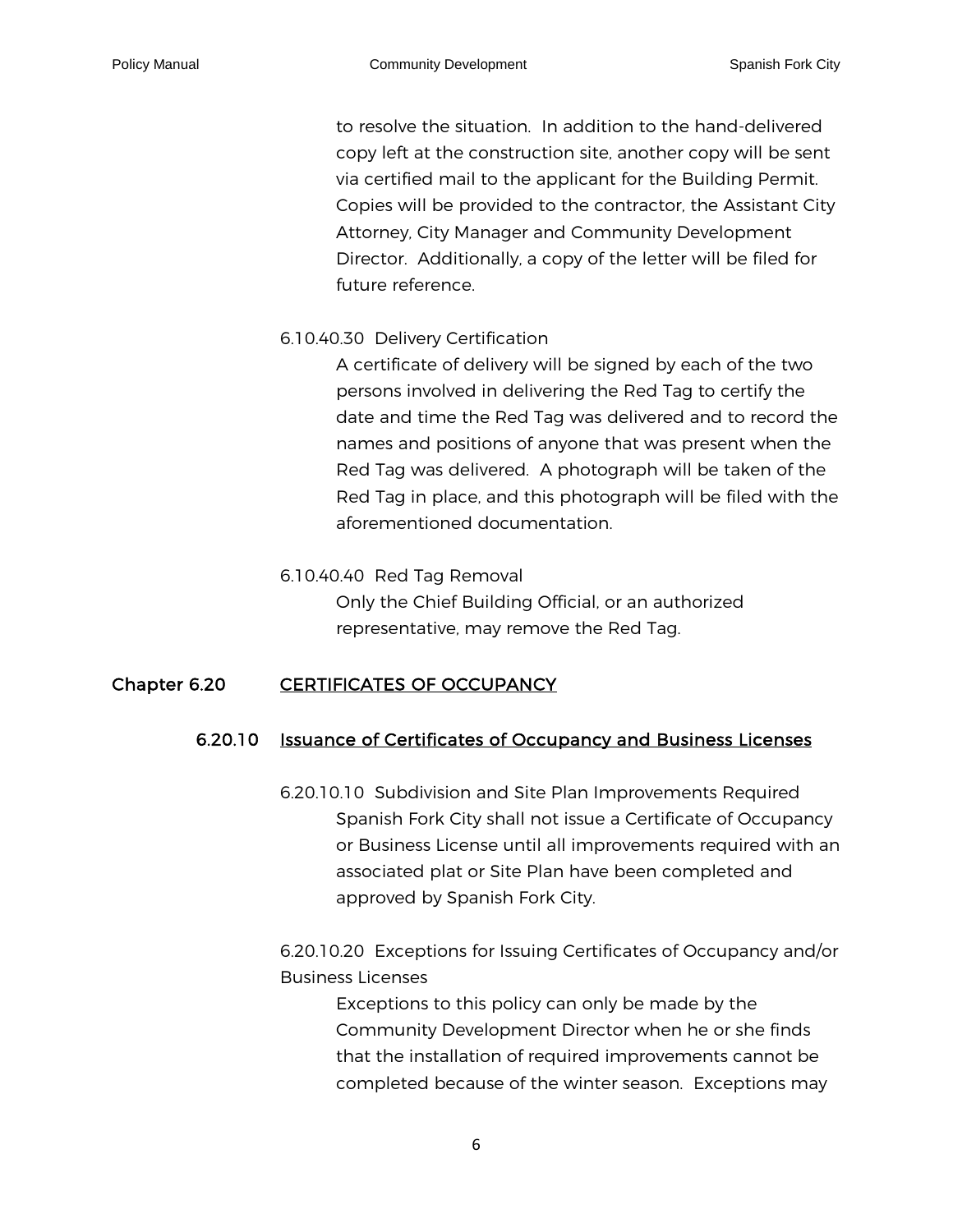also be granted if there are unique or extenuating circumstances that are out of the applicant's control that delay the completion of required improvements. Before granting an exception, the applicant shall provide to the Community Development Director a written schedule that outlines when the required improvements will be finished and the City must find that all items related to public safety are complete and ready for service.

6.20.10.30 Written Notification

When granting an exception to this policy, the Community Development Director shall notify the Building Department in writing of the specific Certificates of Occupancy that can be issued.

#### 6.20.10.40 Required Deposits

The Community Development Director may require that deposits be provided to ensure that the required improvements are installed in a timely manner.

#### Chapter 6.30 LANDSCAPE DEPOSITS

#### 6.30.10 [Nonresidential and Multi-family Developments](#page-1-1)

<span id="page-6-1"></span><span id="page-6-0"></span>6.30.10.10 Required Improvements and Deposits Spanish Fork City may permit a property owner to provide a cash deposit to guarantee that the landscape improvements are completed in lieu of having the improvements complete before a Certificate of Occupancy and/or Business License is issued when landscape improvements are required for a nonresidential or multifamily development project.

6.30.10.20 Required Deposit Amounts The Community Development Department shall identify the required deposit amount. The Community Development Director may determine that an amount less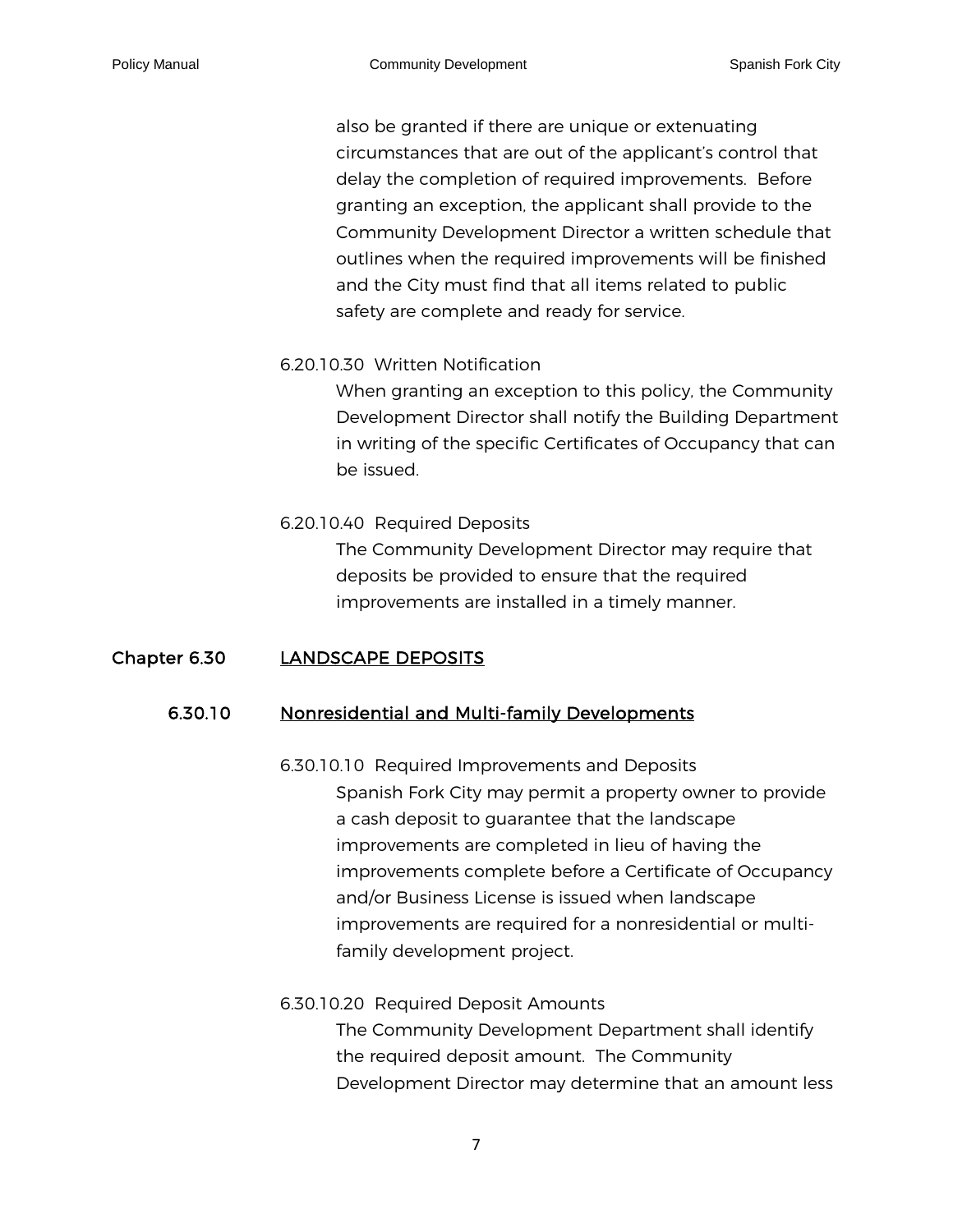than the required amount is an acceptable guarantee in cases where a property owner can provide bona fide documentation that demonstrates that the landscape improvements can be completed for less than the required amount.

## Chapter 6.40 FILE AND DOCUMENT IDENTIFICATION

## 6.40.10 [General Guidelines](#page-1-2)

### <span id="page-7-0"></span>6.40.10.10 Simple Names

Given the search capability of Citizenserve and Windows, we should create names that are simple to identify. There is a possibility of multiple projects with the same root name, but with careful consideration we can avoid duplicates. (Example: Walmart 2016 and Walmart Neighborhood Market)

## 6.40.10.20 Capitalization

In Citizenserve, capitalize file names as titles. Otherwise, file names should be exclusively lowercase. Folder names shall be capitalized as titles. Examples of proper naming include Walmart 2016 and Walmart Neighborhood Market.

6.40.10.30 Retention and Updating Legacy documents shall be updated as they are encountered.

### 6.40.20 [Citizenserve](#page-1-3)

<span id="page-7-1"></span>6.40.20.10 File Name and Description

When naming a file, make sure the file name matches the name used for other connected applications.

6.40.20.10.1 Preliminary plats will refer to the Mylar and final plats will refer to the preliminary plat and/or Mylar.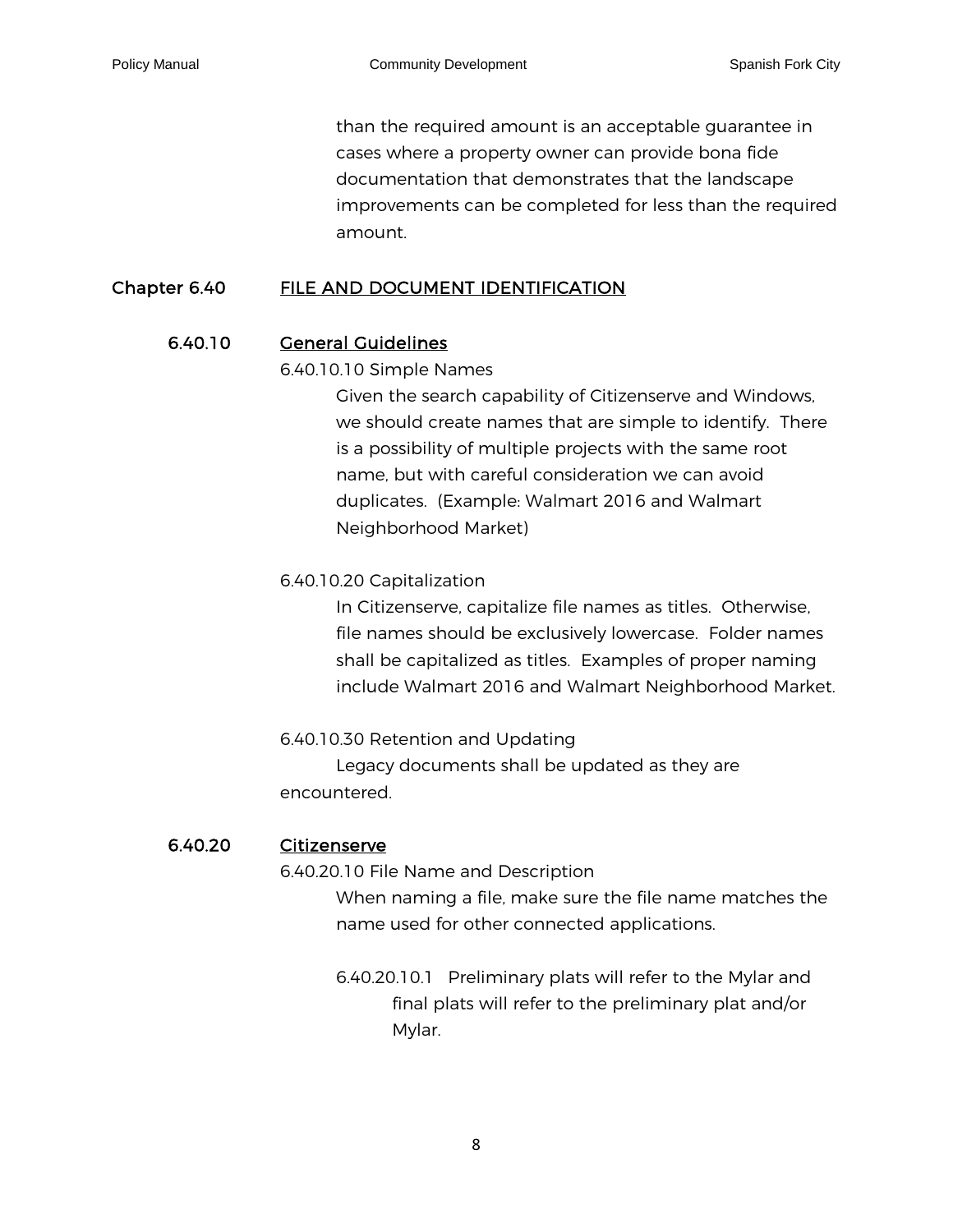6.40.20.10.2 Site plans will refer to the application and commercial building permits will refer to the site plan if there is not more than one business located on the site.

6.40.20.10.3 Residential permits will be a simple description of the project. Most residential permits will be defined clearly in the permit type and subtype, and therefore may not require a description.

6.40.20.20 Documents

All documents uploaded into Citizenserve shall be named in accordance with this policy.

6.40.20.30 Combine Individual Documents into Groups If the applicant uploads documents that are best viewed as a combined unit, City staff shall combine the documents and name them in the correct manner before saving them back to Citizenserve. The original individual documents shall then be deleted. (Example: plans.walmart.architectural.11-17-2017, plans.walmart.structural.11-17-2017, plans.walmart.plumbing.11-17-2017). Depending on file size, multiple groups may need to be created for one type of document. (Example: plans.walmart.architectural.1.11- 17-2017, plans.walmart.architectural.2.11-17-2017)

6.40.20.40 Notes

All notes shall be added to the history tab by adding a note. Notes shall be complete sentences. No information other than the project name should be entered in the description field.

#### 6.40.30 [Files and Documents in Computer Drives](#page-1-4)

<span id="page-8-0"></span>6.40.30.10 Format

All files and documents shall be formatted the same. There shall be no capitalizations or spaces.